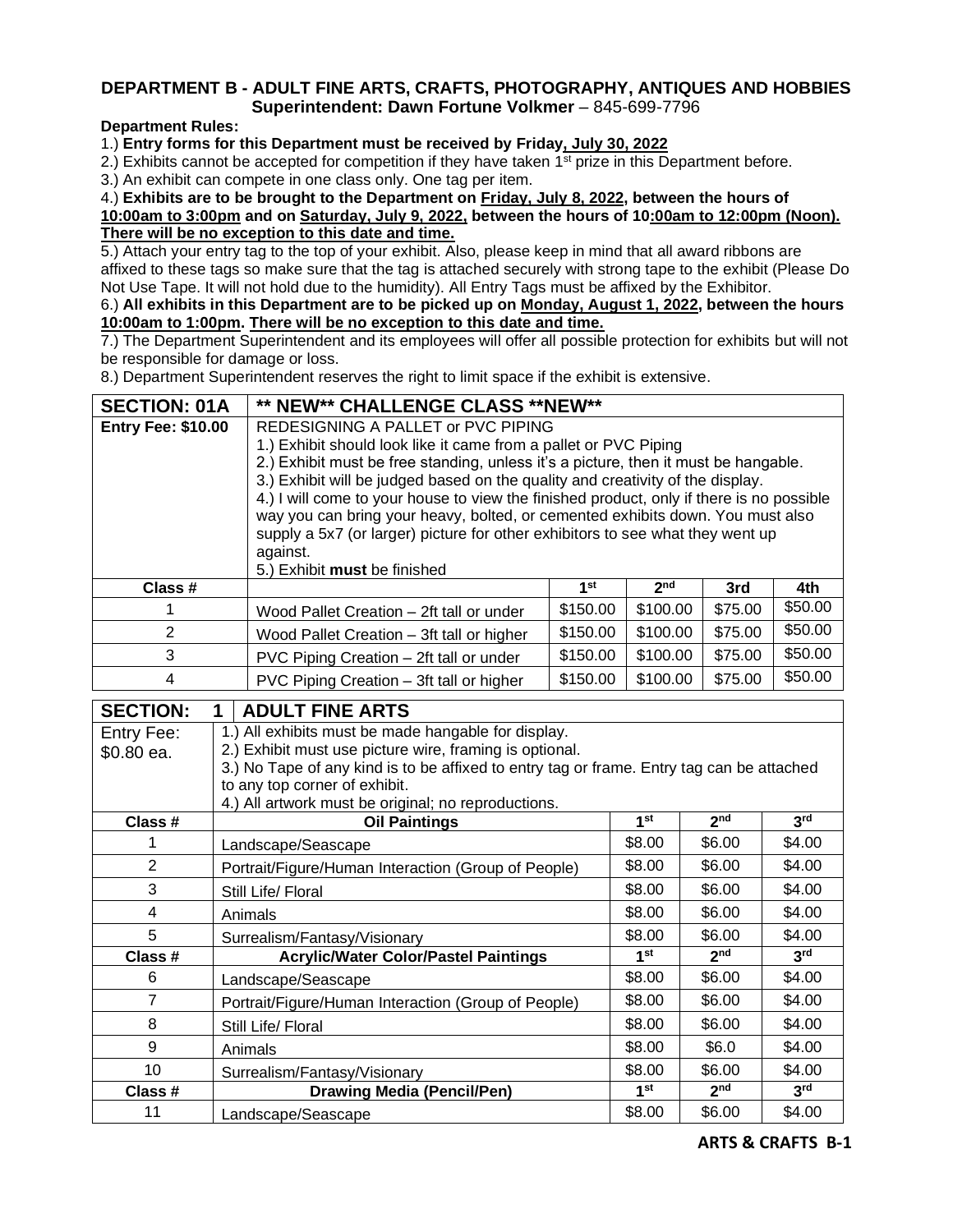| <b>SECTION:</b><br><b>Entry Fee:</b><br>\$8.00 ea. | 1 | <b>ADULT FINE ARTS</b>                                     |        |                 |                 |
|----------------------------------------------------|---|------------------------------------------------------------|--------|-----------------|-----------------|
| Class #                                            |   |                                                            | 1st    | 2 <sub>nd</sub> | 3 <sup>rd</sup> |
| 12                                                 |   | Portrait/Figure/Human Interaction (Group of People)        | \$8.00 | \$6.00          | \$4.00          |
| 13                                                 |   | \$4.00<br>\$8.00<br>\$6.00<br>Still Life/ Floral           |        |                 |                 |
| 14                                                 |   | \$8.00<br>\$6.00<br>\$4.00<br>Animals                      |        |                 |                 |
| 15                                                 |   | \$8.00<br>\$6.00<br>\$4.00<br>Surrealism/Fantasy/Visionary |        |                 |                 |
| 16                                                 |   | \$8.00<br>\$6.00<br>\$4.00<br>Abstract                     |        |                 |                 |
| 17                                                 |   | Cartoon                                                    | \$8.00 | \$6.00          | \$4.00          |
| 18                                                 |   | Any Fine Art - Fantasy Land themed                         | \$8.00 | \$6.00          | \$4.00          |
| 19                                                 |   | Computer Art                                               | \$8.00 | \$6.00          | \$4.00          |
| 20                                                 |   | Paper Art (Snowflakes, Origami, etc.)                      | \$8.00 | \$6.00          | \$4.00          |
| 21                                                 |   | Calligraphy                                                | \$8.00 | \$6.00          | \$4.00          |
| 22                                                 |   | <b>Paint By Numbers</b>                                    | \$8.00 | \$6.00          | \$4.00          |
| 23                                                 |   | Any Other Fine Art - Not Mentioned                         | \$8.00 | \$6.00          | \$4.00          |

| <b>SECTION: 2</b> |                                             | <b>ARTS &amp; CRAFTS</b>                                 |                 |                 |                 |
|-------------------|---------------------------------------------|----------------------------------------------------------|-----------------|-----------------|-----------------|
| Entry Fee: \$0.80 |                                             | 1.) Please make sure entry tags are attached to exhibit. |                 |                 |                 |
| Class #           |                                             |                                                          | 1 <sup>st</sup> | 2 <sub>nd</sub> | 3 <sup>rd</sup> |
| 24                | Decorated/Painted Chipwood/Trinket Box/Etc. |                                                          | \$8.00          | \$6.00          | \$4.00          |
| 25                |                                             | <b>Circuit Crafts</b>                                    | \$8.00          | \$6.00          | \$4.00          |
| 26                |                                             | Woodworking                                              | \$8.00          | \$6.00          | \$4.00          |
| 27                |                                             | Handmade Models                                          | \$8.00          | \$6.00          | \$4.00          |
| 28                |                                             | Handmade Models from Kit                                 | \$8.00          | \$6.00          | \$4.00          |
| 29                |                                             | Crafts made out of Scraps                                | \$8.00          | \$6.00          | \$4.00          |
| 30                |                                             | Handmade Ceramic/Sculpture                               | \$8.00          | \$6.00          | \$4.00          |
| 31                |                                             | Textile Design - Tie Dye, Batik, Liquid Embroidery       | \$8.00          | \$6.00          | \$4.00          |
| 32                |                                             | Dolls/Puppets/Toys - Handmade (No Sewing)                | \$8.00          | \$6.00          | \$4.00          |
| 33                |                                             | Dioramas                                                 |                 | \$6.00          | \$4.00          |
| 34                |                                             | <b>Fabric Covered Photo Album</b>                        | \$8.00          | \$6.00          | \$4.00          |
| 35                |                                             | <b>Wrapped Gift Box</b>                                  |                 | \$6.00          | \$4.00          |
| 36                |                                             | <b>Decorated Hats</b>                                    |                 | \$6.00          | \$4.00          |
| 37                |                                             | <b>Candle Making</b>                                     | \$8.00          | \$6.00          | \$4.00          |
| 38                |                                             | Mobiles/God's Eye                                        |                 | \$6.00          | \$4.00          |
| 39                |                                             | Wreaths                                                  |                 | \$6.00          | \$4.00          |
| 40                |                                             | <b>DIY Masks</b>                                         | \$8.00          | \$6.00          | \$4.00          |
| 41                |                                             | No Sew Yarn Craft                                        | \$8.00          | \$6.00          | \$4.00          |
| 42                |                                             | <b>DIY Table Centerpiece</b>                             | \$8.00          | \$6.00          | \$4.00          |
| 43                |                                             | <b>Fantasy Land Craft</b>                                | \$8.00          | \$6.00          | \$4.00          |
| 44                |                                             | Craft Made from Pool noodles                             | \$8.00          | \$6.00          | \$4.00          |
| 45                |                                             | <b>Epoxy Resin</b>                                       | \$8.00          | \$6.00          | \$4.00          |
| 46                | <b>Ribbon Craft</b>                         |                                                          | \$8.00          | \$6.00          | \$4.00          |
| 47                | <b>Dollar Store Crafts</b>                  |                                                          | \$8.00          | \$6.00          | \$4.00          |
| 48                | (No sew) Fabric Craft                       |                                                          | \$8.00          | \$6.00          | \$4.00          |

**ARTS & CRAFTS B-2**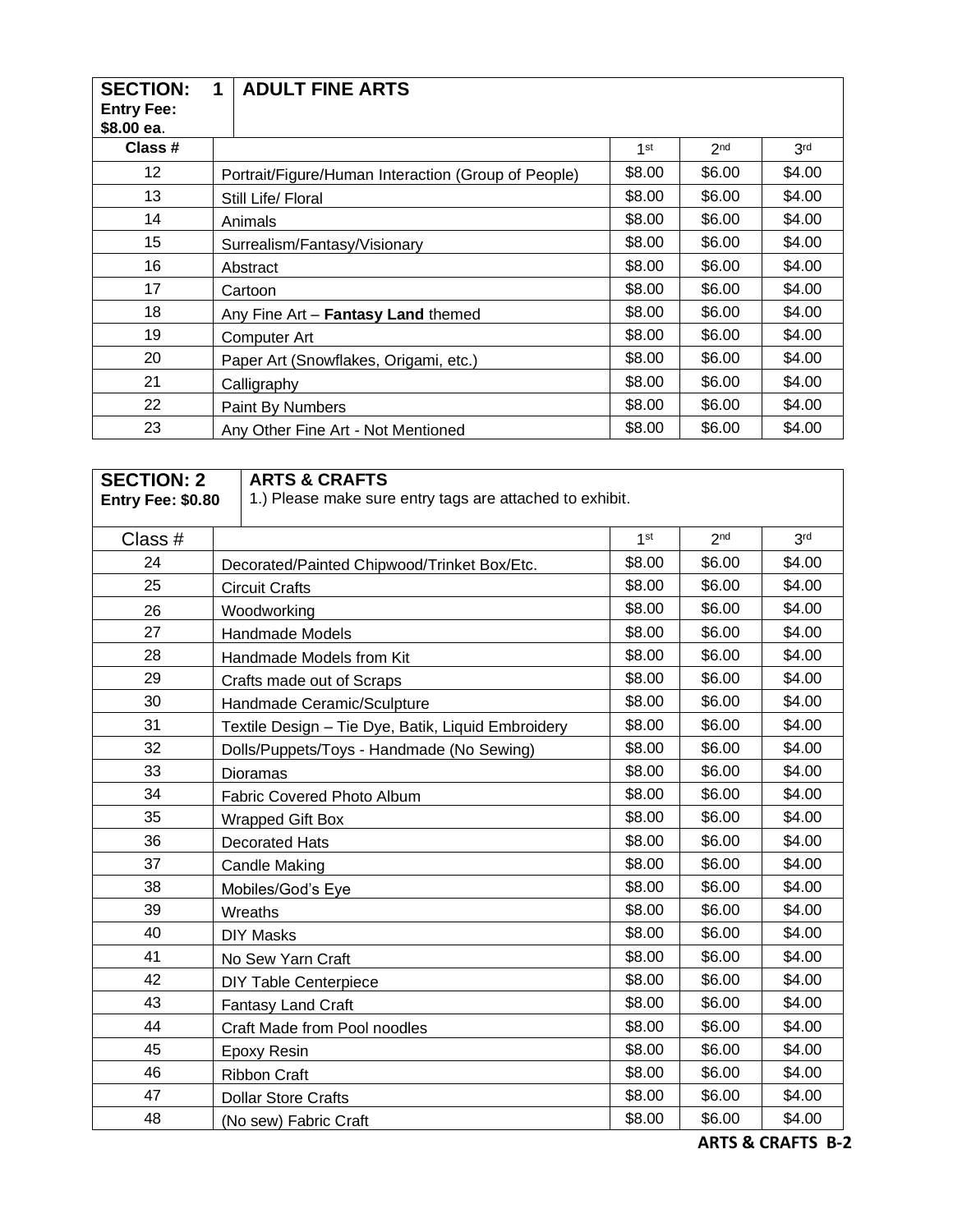| 49 | Jewelry - Necklace                 | \$8.00 | \$6.00 | \$4.00 |
|----|------------------------------------|--------|--------|--------|
| 50 | Jewelry - Bracelet                 | \$8.00 | \$6.00 | \$4.00 |
| 51 | Jewelry - Ankle Bracelet           | \$8.00 | \$6.00 | \$4.00 |
| 52 | Jewelry - Earrings                 | \$8.00 | \$6.00 | \$4.00 |
| 53 | Any Other Fine Art - Not Mentioned | \$8.00 | \$6.00 | \$4.00 |

| <b>SECTION: 3</b> | <b>ADULTS WITH DISABILITIES</b><br>- There is no entry fee for this section. |        |                 |                 |
|-------------------|------------------------------------------------------------------------------|--------|-----------------|-----------------|
| Class #           |                                                                              | 4 st   | 2 <sub>nd</sub> | 3 <sup>rd</sup> |
| 54                | Fine Arts                                                                    | \$3.00 | \$2.00          | \$1.00          |
| 55                | Arts & Crafts                                                                | \$3.00 | \$2.00          | \$1.00          |
| 56                | Any Other                                                                    | \$3.00 | \$2.00          | \$1.00          |

| <b>SECTION: 4</b><br>Entry Fee: \$0.80 | <b>ANTIQUES/COLLECTIBLES/HOBBIES</b><br>- All exhibits to be original. No reproductions.<br>- Any two (2) Items must be placed together.                                                           |                 |                    |                 |  |
|----------------------------------------|----------------------------------------------------------------------------------------------------------------------------------------------------------------------------------------------------|-----------------|--------------------|-----------------|--|
| Class #                                |                                                                                                                                                                                                    | 1 <sup>st</sup> | 2 <sub>nd</sub>    | 3 <sup>rd</sup> |  |
| 57                                     | Antique Pottery                                                                                                                                                                                    | \$8.00          | \$6.00             | \$4.00          |  |
| 58                                     | <b>Antique China/Glass</b>                                                                                                                                                                         | \$8.00          | \$6.00             | \$4.00          |  |
| 59                                     | Antique Wood                                                                                                                                                                                       | \$8.00          | \$6.00             | \$4.00          |  |
| 60                                     | Antique Fabric/Textile                                                                                                                                                                             | \$8.00          | \$6.00             | \$4.00          |  |
| 61                                     | <b>Antique Metal</b>                                                                                                                                                                               | \$8.00          | \$6.00             | \$4.00          |  |
| 62                                     | Antique Photographs                                                                                                                                                                                | \$8.00          | \$6.00             | \$4.00          |  |
| 63                                     | Antique Doll                                                                                                                                                                                       | \$8.00          | \$6.00             | \$4.00          |  |
| 64                                     | Antique Scrapbook                                                                                                                                                                                  | \$8.00          | \$6.00             | \$4.00          |  |
| 65                                     | Any Other Antique - Not Mentioned                                                                                                                                                                  | \$8.00          | \$6.00             | \$4.00          |  |
| 66                                     | <b>Collectible Wood/Metal</b>                                                                                                                                                                      |                 | \$6.00             | \$4.00          |  |
| 67                                     | <b>Collectible China/Glass/Pottery</b>                                                                                                                                                             |                 | \$6.00             | \$4.00          |  |
| 68                                     | Collectible Paper/Textile/Fabric                                                                                                                                                                   | \$8.00          | \$6.00             | \$4.00          |  |
| 69                                     | <b>Collectible Dolls</b>                                                                                                                                                                           | \$8.00          | $\overline{$}6.00$ | \$4.00          |  |
| 70                                     | <b>Collectible Cards</b>                                                                                                                                                                           | \$8.00          | \$6.00             | \$4.00          |  |
| 71                                     | Any Other Collectible - Not Mentioned                                                                                                                                                              | \$8.00          | \$6.00             | \$4.00          |  |
| <b>SECTION: 5</b>                      | <b>PHOTOGRAPHY</b><br>- All photographs must be taken by entrant.<br>- Photographs are to be framed and hangable.<br>- Must be secured with wire backing (for picture security).<br><b>NO TAPE</b> |                 |                    |                 |  |
| Class #                                | <b>Black &amp; White</b><br>Entry Fee: \$0.80                                                                                                                                                      | 1 <sup>st</sup> | 2 <sub>nd</sub>    | 3 <sup>rd</sup> |  |
| 72                                     | Portrait/Figure/Human Interaction (Single or Group)                                                                                                                                                | \$8.00          | \$6.00             | \$4.00          |  |
| 73                                     | <b>Still Life/Nature</b>                                                                                                                                                                           | \$8.00          | \$6.00             | \$4.00          |  |
| 74                                     | Scenery/Landscape/Seascape                                                                                                                                                                         | \$8.00          | \$6.00             | \$4.00          |  |
| 75                                     | Activities/Action                                                                                                                                                                                  | \$8.00          | \$6.00             | \$4.00          |  |
| 76                                     | <b>Sports News</b>                                                                                                                                                                                 | \$8.00          | \$6.00             | \$4.00          |  |
| 77                                     | <b>Creative Photography</b>                                                                                                                                                                        | \$8.00          | \$6.00             | \$4.00          |  |